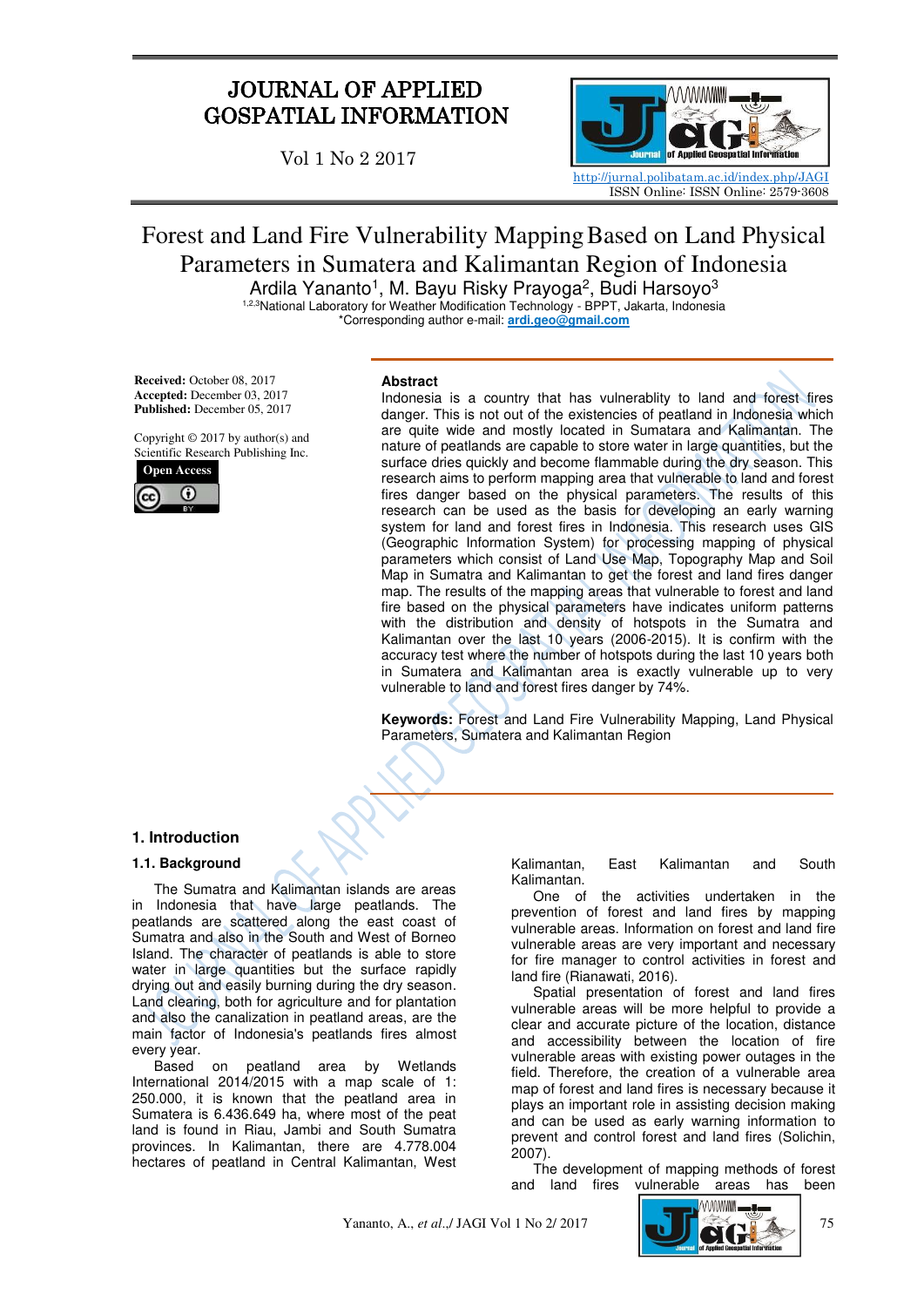undertaken by the Provincial Forestry Office of South Sumatra in cooperation with the German Government in 2015 through the GIZ Bioclime Project, with study areas in South Sumatra Province. The accuracy test of this mapping method uses hotspots data and the history area burned land where the mapping of forest and land fires vulnerable area produced has a high level of accuracy.

There is no previous research has been done in Sumatera and Kalimantan islands, and this research aims to mapping forest and land fires vulnerable areas in the island of Sumatra and Kalimantan by using GIZ Bioclime methods Based on the results obtained can be used as the basis for develop forest and land fires early warning system in Indonesia.

# **1.2. Basic Theory**

# **1.2.1. Forest and Land Fires**

The forest fire according to Brown and David in Tarigan (2015) is a process of rapid reaction of oxygen with other elements characterized by the presence of heat, light and illumination spread freely and consumes natural forest fuel. The phenomenon of forest fires is the greatest threat and has an important role to the destruction of nature, especially to plants in nature. In forest and land fires, humans are dominantly encouraging forest and land fires supported by high temperature conditions, vegetation composition, lack of rainfall, and low levels of soil water.

There are 3 (three) types of fire based on the place of occurrence, that is ground fire which burns humus and peat in, surface fire which propagates on the forest floor like bush / shrubs and canopy fires propagate in higher plants between dry canopy. In peat forest ecology this event can occur in all three types of fires (Tarigan, 2015).

# **1.2.2. Factors Causing of Fires**

In general there are 2 (two) main factors causing of fires, that is the trigger factor of fire and supporting conditions. Fire triggering factors are the factors that directly affect the occurrence of ignition. The triggering factor of this fire is mainly caused by human activity, either intentional or negligence factor. While the trigger of land fires caused by natural factors such as lightning or dry twig friction is very rare. The large-scale fires triggered by human activities include several things: land preparation, hunting, land conflicts, and human negligence. While the supporting conditions causes of forest and land fires include climatic conditions, physical conditions of the land, and socioeconomic conditions (Solichin, et al., 2007).

The results of Rucker's study (2006) that calculated the magnitude of fire-ignition risk based on hotspots in some land cover mentioned some flammable ecosystems, that is open areas with scrubland cover, litter and twigs both on land and in peat swamps, plantations mainly in peat swamps, cultivation/ agriculture especially in peat swamps, and secondary forests both on land and in peat swamps.

# **1.2.3. Forest and Land Fires Vulnerable Mapping Areas**

The forest and land fires vulnerable areas is an area where the elements and factors that cause the fires are available in sufficient quantities. Furthermore, the characteristic of forest and land fires vulnerable areas is to have sufficient quantity of potential fuel, high human mobility, human activities often use fire, and have serious drought during the dry season. Meanwhile, based on the characteristics of landscape that often occurs forest and land fires is on bumpy land, low-moderate land, land with rare tree cover, have accessibility but the quality of access is not good and generally occur in area with sparse population (Mapilata, 2013).

Mapping of forest and land fires vulnerable areas is a spatial model used to represent the conditions in the field related to the dangers of forest and land fires. Mapping of forest and land fires vulnerable areas can be short and long, depending on data resolution used either spatially or temporally. Mapping of multi-time / long-range forest and land fires vulnerable areas is very useful in understanding the patterns of forest and land fires that occur so as to facilitate the prevention management of forest and land fires (Mapilata, 2013).

The development of mapping of forest and land fires vulnerable areas can be done with the remote sensing technology and Geographic Information System based on factors affecting forest and land fires, like fuel conditions, climatological conditions and fire behavior. Critical parameters associated with forest and land fires vulnerable areas in longterm mapping, like human activity, vegetation type, topography, and climate with consideration of these factors have not changed drastically and tend to be stable during a fire. Along with its development, the mapping of forest and land fires vulnerable areas uses density / type of vegetation, humidity (climate and topography), distance from road, and distance from settlement. (Sowmya and Somashekar, 2010). As for the importance of spatial planning, the key parameters in this case as the recommended geoindicator for mapping forest and land fires vulnerable areas are rainfall, soil type, land cover and landform (Barus, et al., 2010).

# **2. Materials and Methods**

The study area in this research are Sumatra and Kalimantan Islands, where the two regions are identical with forest and land fires events for each year. Data used in this study are Indonesia Land Use Map of 2015 taken from the Kepohutan-Greenpeace site, Soil Map and Topographic Map of Indonesia obtained from Center for Agricultural Land Resources, Ministry of Agriculture. The processing of Forest and Land Fire Vulnerability Map in Sumatera and Kalimantan Islands using spatial analysis method. Where input maps include Land Use Map, Land Map, and Topographic Map are weighted first for each class / type. The parameter using weighting tiered weighting type which gives the value (score) on each parameter and gives weights on each parameter of magnitude corresponding to the effect on the vulnerability forest and land fires. The weighting basis of each variable in the input map is represented in Table 1.

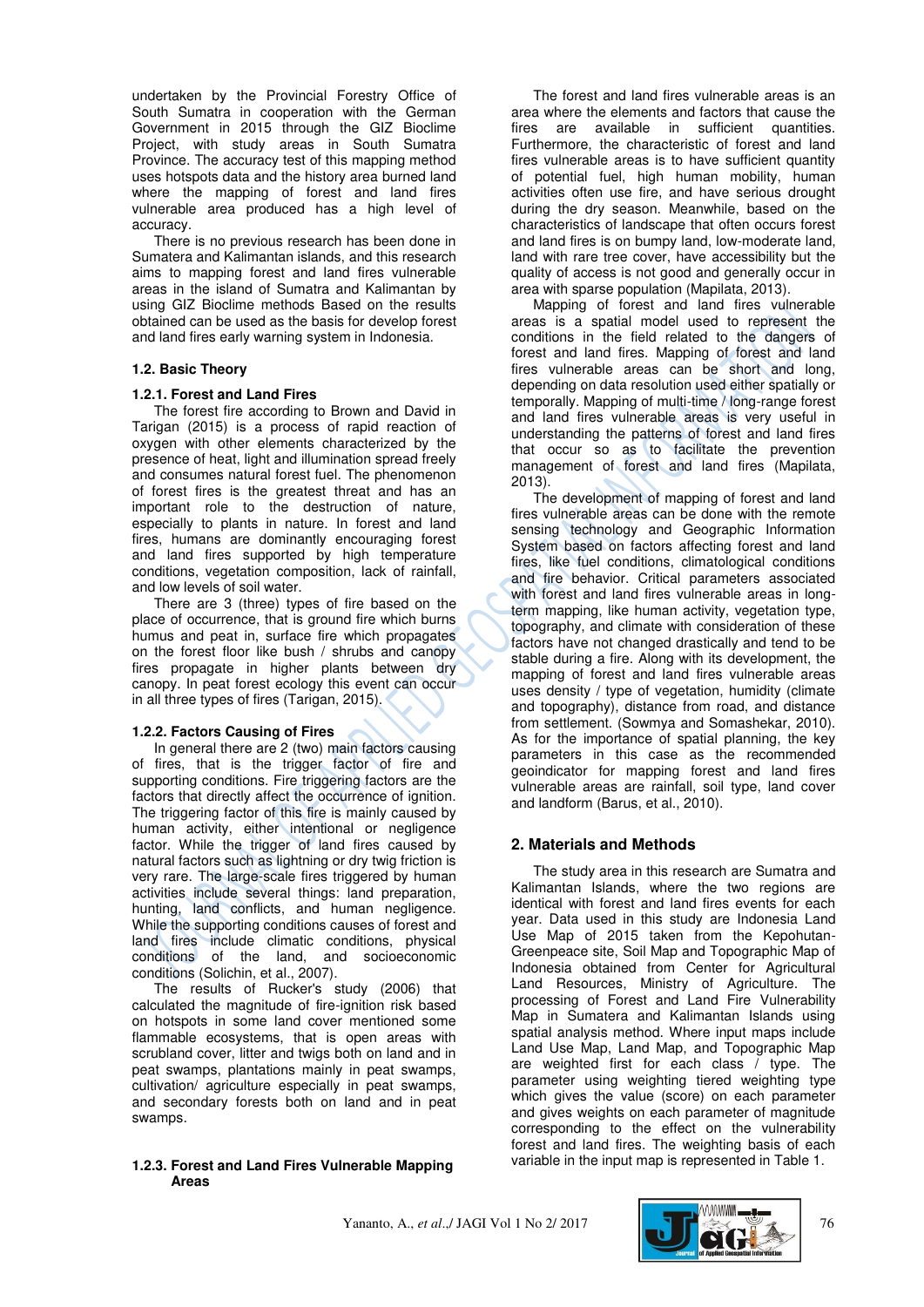|     | Table 1. Weighting Input in Forest and Land Fire Hazard |  |  |  |  |
|-----|---------------------------------------------------------|--|--|--|--|
| Map |                                                         |  |  |  |  |

| <b>Parameter</b>   | Weight | Class                        | <b>Factor</b> |
|--------------------|--------|------------------------------|---------------|
| <b>Land Cover</b>  | 40%    | Spread                       | 4             |
|                    |        | Swampland                    | 5             |
|                    |        | Primary Mangrove             | 1             |
|                    |        | Forest                       |               |
|                    |        | Secondary<br>Mangrove Forest | 3             |
|                    |        | <b>Primary Forest</b>        | 1             |
|                    |        | <b>Primary Swamp</b>         |               |
|                    |        | Forest                       | 5             |
|                    |        | Secondary                    | 5             |
|                    |        | Swamp Forest                 |               |
|                    |        | <b>Secondary Forest</b>      | 3             |
|                    |        | <b>Peatland Forest</b>       | 5             |
|                    |        | Dry Plantation               | 3             |
|                    |        | Settlement                   | 1             |
|                    |        | Plantation                   | $\frac{2}{2}$ |
|                    |        | <b>Rubber Plantation</b>     |               |
|                    |        | Oil Palm<br>Plantation       | 3             |
|                    |        | <b>Cane Plantation</b>       |               |
|                    |        | Mixed Farming                |               |
|                    |        | Dryland Farming              |               |
|                    |        | Swamp                        |               |
|                    |        | <b>Rice Fields</b>           | 323525        |
|                    |        | Swamp Bush                   |               |
|                    |        | Pond                         | 0             |
|                    |        | Mine                         | 1             |
|                    |        | Water                        | 0             |
|                    |        | Open Land                    | 4             |
|                    |        | Transmigration               | 2             |
| Land<br>Topography | 30%    | $\leq$ 8 degrees             | 5             |
|                    |        | $9 - 25$ degrees             | 3             |
|                    |        | $\geq$ 26 degrees            | 1             |
| Soil Type          | 30%    | Peat                         | 5             |
|                    |        | Not Peat                     | 1             |

Source : Forestry Departement of South Sumatera Province with Modification

After the weighting are then processed to make Forest and Land Fire Vulnerable Map on Sumatera and Kalimantan Islands. The third processing of the input map uses the following algorithm :

#### **Fire Hazard Map = ([0.4 \* Land use Map] + [0.3 \* Soil Map] + [0.3 \* Topographic Map])**

After the results are obtained, the next process is reclassification. Where this reclassification is done to classify / explain the value of vulnerability classes from not vulnerable, somewhat vulnerable, enough to very vulnerable. As for each class of vulnerability with the range of values used in this study is represented in Table 2.

Table 2. Weighting of forest and land fire vulnerable map

| No | <b>Vulnerable Class</b>  | Class      |
|----|--------------------------|------------|
| 1  | Not Vulnerable           | $\leq 190$ |
| 2  | <b>Rather Vulnerable</b> | 191 - 290  |
| З  | Enough Vulnerable        | 291 - 425  |
| 4  | Very Vulnerable          | 426 - 500  |

Source : Forestry Departement of South Sumatera Province with Modification

To test the accuracy of mapping results of fire and land vulnerable area, used the hotspot data identified by MODIS (Terra & Aqua) satellites with a confidence level of  $\geq 80\%$  during the last 10 years (2006-2015) in the Sumatra and Kalimantan islands. This accuracy test is done by calculating the number /percentage of hotspots in each class vulnerability of forest and land fire vulnerable map in the Sumatra and Kalimantan islands. With this accuracy test will be able to know how accurate mapping results of fire and land vulnerable area in the region of Sumatra and Kalimantan is produced in this study.

After completion of processing fire and land vulnerable area map then analyzed the distribution and extent of fire and land vulnerable area in Sumatera and Kalimantan islands.

# **3. Results and Discussion**

# **3.1. Data Input Preparation**

There are at least three data input that need to be prepared to be able to mapping the forest and land fire vulnerable area, that are Land Use Map, Soil Map and Topography Map. In this study Land Use data in Sumatera and Kalimantan Islands is obtained from Greenpeace's Kepo Hutan site, while the physical data like soil and slope / topography is obtained from Agricultural Resources Research and Development Center, Ministry of Agriculture of Indonesia.

Soil Map Sumatera and Kalimantan Islands as one of the input data in mapping of forest and land vulnerable areas is represented in Figure 1. Based on Soil Map. it can be known that the peatland distribution on Sumatera Island is the most dominant in Riau Province, South Sumatera, and Jambi. While on Kalimantan island, the most dominant peatland distribution is in the provinces of Central Kalimantan and West Kalimantan.

**OIL MAP IN SUMATERA AND KALIMANTAN ISLAND** 



Figure 1. Soil Map on the Sumatra and Kalimantan Islands

Therefore, for several decades provinces in Sumatra and Kalimantan Island that have extensive peatland, especially Riau, Jambi, South Sumatra, Central Kalimantan and West Kalimantan become subscriptions forest and land fire disaster almost every year during the dry season. The existence of land clearing activities both for agriculture or plantation and also the canalization that makes the peatland to dry faster causes the peatlands on Sumatra and Kalimantan Islands is a very vulnerable to burn.

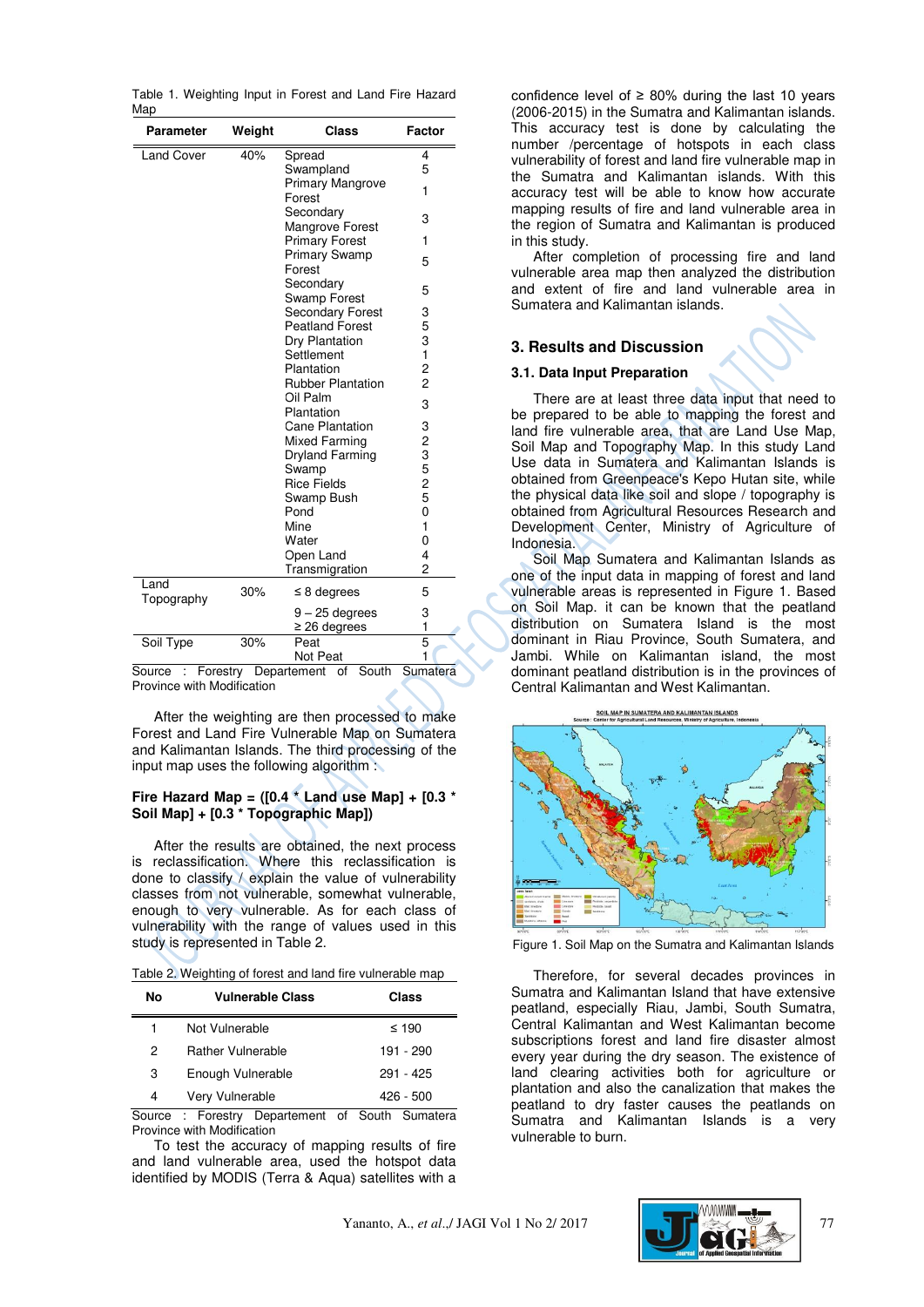

Figure 2. Slope Map of Sumatra and Kalimantan Islands

Topography Map of Sumatra Island and Kalimantan Island is represented in Figure 2. Where peatland areas in Sumatera Island and Kalimantan tend to be in areas with slope  $<$  2 $\degree$  and altitude  $<$  30 msl. This region is dominant in the east coast of Sumatra Island as well as the South and West of Kalimantan Island. The provinces of Central Kalimantan and Riau Province have the highest slope  $<$  2 $\degree$  area, in proportion to the large areas of peatland in both provinces.

The Land Use Map on Sumatra Island and Kalimantan Islands as well as one of the input data in mapping of forest and land vulnerable areas is represented in Figure 3. Based on the Land Use Map, it can be seen that most of the peatland areas in Sumatera island have been changed into Industrial Plantation Forest (HTI), while the area of peatlands in Kalimantan Island, especially in the province of Central Kalimantan has not change. The conversion of these peatlands has resulted in enormous environmental impacts, including the occurrence of forest and land fire, degradation of groundwater reserves and the depletion of carbon stocks in the peatlands into the atmosphere in considerable numbers.



Figure 3. Land Use Map Sumatra and Kalimantan Islands in 2015

#### **3.2. Spatial Mapping Forest and Land Fire Vulnerable Area**

Mapping of Forest and Land Fire Vulnerable Area using input data that has been made in the previous stages. The input data includes Soil Map, Topography Map and Land Use Map of Sumatra and Kalimantan Islands. The results of the mapping

Forest and Land Fire Vulnerable Area in Sumatra and Kalimantan islands are represented in Figure 4.





Figure 4. Forest and Land Fires Vulnerable Map in Sumatera and Kalimantan Islands

Forest and land fires vulnerable map is classified into 4 classes, that is areas are not vulnerable, rather vulnerable, enought vulnerable, and the area is very vulnerable to forest and land fire incident. Generally from the map can be seen that the area is very vulnerable to forest and land fire incident in Sumatra Island mostly found in Riau Province, South Sumatra Province, and Jambi Province. While on Kalimantan Island areas that is very vulnerable to the incidence of forest and land fire mostly located in the provinces of Central Kalimantan and West Kalimantan.





Figure 5. Hotspot Spread and Density Analysis Map in Sumatra and Kalimantan Islands in 2006-2015

Based on Figure 4 that showing the mapping of forest and land fire vulnerable area in Sumatera and Kalimantan islands, it is known that there is uniformity with the pattern of spread and density of hotspot referring to the historical data from MODIS Terra & Aqua data with an accuracy level ≥ 80% in Sumatera and Kalimantan Island for 10 years (2006-2015) which is represented in Figure 5. The darker region on the map (Figure 5) means the more dense the hotspot in the area historically. For Kalimantan Island, areas with high hotspot density are located in the central zone to the south of Central Kalimantan Province and parts of West and South West Kalimantan Province. While the East coast of Riau Province, South Sumatra, and Jambi is a zone with high density hotspot in Sumatera Island. The similarity of the spatial distribution pattern between forest and land fire vulnerable map (Figure 4) and map of spread and density of hotspot

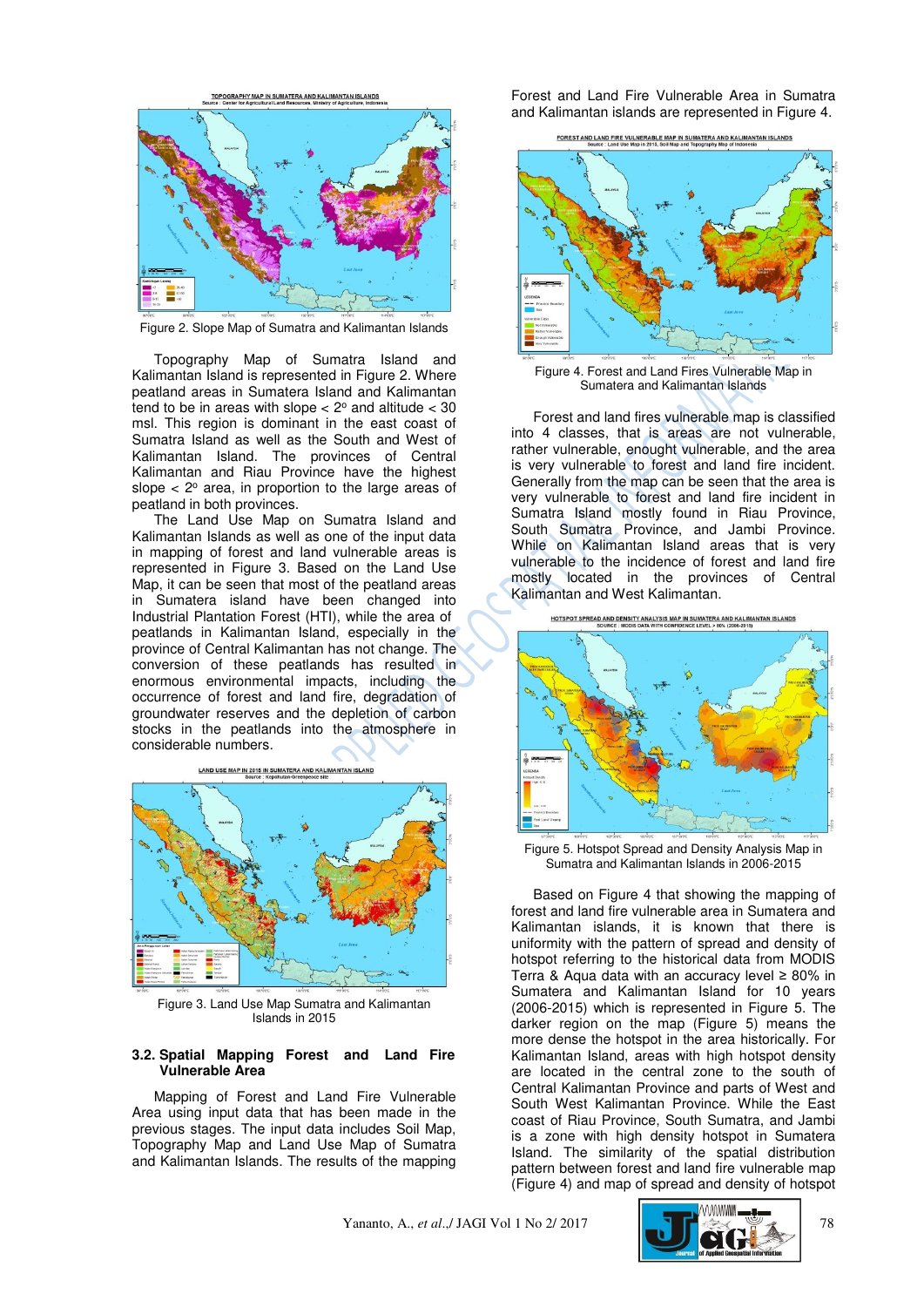(Figure 5) indicates that the distribution pattern of forest and land fire vulnerable areas is in conformity with the historical patterns of spread and density hotspots in Sumatra and Kalimantan islands.

#### **3.3. Mapping Accuracy Test**

The mapping accuracy test was conducted to find out how accurate the forest and land fire vulnerable map in the Sumatera and Kalimantan Islands was generated in this study. The result of accuracy test forest and land fire vulnerable map in Sumatera Island is represented in Table 3. From Table 3, it can be seen that the percentage the number of hotspots found in the not vulnerable areas is 4%, the percentage the number of hotspots in the rather vulnerable is 22% and the percentage the number of hotspots in the area is enough vulnerable to very vulnerable is 74%. Based on the results of this accuracy test can be seen that the forest and land fire vulnerable in Sumatra Island produced in this study has a relatively good level of accuracy and representative with the spread and density of hotspots in Sumatra Island during the last 10 years (2006-2015 ).

Table 3. Percentage number of hotspots over the last 10 years (2006-2015) at each level of vulnerability of forest and land fire in Sumatera Island

| No | <b>Forest an Land Fire</b><br><b>Vulnerable Level</b> | <b>Hotspot</b><br>Count | Percentage<br>(%) |
|----|-------------------------------------------------------|-------------------------|-------------------|
|    | Not Vulnerable                                        | 3.638                   | 4%                |
| 2  | <b>Rather Vulnerable</b>                              | 19.066                  | 22%               |
| 3  | Enough Vulnerable                                     | 29.429                  | 34%               |
| 4  | Very Vulnerable                                       | 34.995                  | 40%               |
|    | Total                                                 | 87.128                  | 100%              |
|    | Carolina - Data Diagogalian                           |                         |                   |

Source : Data Processing

The result of accuracy test forest and land fire vulnerable map in in Kalimantan Island is represented in Table 4. From Table 4, it can be seen that the percentage the number of hotspots found in the not vulnerable areas is 6%, the percentage the number of hotspots found in the rather vulnerable areas is 20% and the percentage the number of hotspot in the area is enough vulnerable to very vulnerable is 74%. Based on the results of this accuracy test can be seen that the forest and land fire vulnerable in Kalimantan Island area produced in this study also has a relatively good level of accuracy and representative with the spread and density of hotspots in Kalimantan island during the last 10 years (2006- 2015).

Table 4. Percentage number of hotspots over the last 10 years (2006-2015) at each level of vulnerability of forest and land fire in Kalimantan Island

| No | <b>Forest an Land Fire</b><br><b>Vulnerable Level</b> | <b>Hotspot</b><br>Count | Percentage<br>(%) |
|----|-------------------------------------------------------|-------------------------|-------------------|
|    | Not Vulnerable                                        | 4.204                   | 6%                |
| 2  | <b>Rather Vulnerable</b>                              | 14.939                  | 20%               |
| 3  | Enough Vulnerable                                     | 25.569                  | 35%               |

| No | <b>Forest an Land Fire</b><br><b>Vulnerable Level</b> | <b>Hotspot</b><br>Count | Percentage<br>(%) |
|----|-------------------------------------------------------|-------------------------|-------------------|
| 4  | Very Vulnerable                                       | 29.017                  | 39%               |
|    | Total                                                 | 73.729                  | 100%              |

Source : Data Processing

Based on the results of accuracy tests forest and land fire vulnerable map both in Sumatra and Kalimantan island, can be known both have a good level of mapping accuracy test. So based on this can be seen that mapping methods of forest and land fire vulnerable area in South Sumatra Province developed by the Forest Service of South Sumatra Province in cooperation with the German Government are also quite accurately applied in other provinces in the Sumatera and Kalimantan island. The existence of similarity characteristics of physical condition of land especially in East Coast of Sumatera Island with West Coast and South Kalimantan Island make mapping method of forest and land fire vulnerable area in South Sumatera Province region is also quite accurate applied in Sumatera and Kalimantan island in general.

#### **3.4. Analysis of Forest and Land Fire Vulnerable Map**

Based on the results of mapping of forest and land fire vulnerable areas it can be seen that areas is enough vulnerable to very vulnerable to forest and land fire tend to be in the peat soil with slope <  $2^{\circ}$ , altitude < 30 msl and with the land use is swamp forest, primary swamp forest/ secondary, shrubs and dryland farms mix shrubs.

The tables of wide each vulnerable class of forest and land fire in the Sumatera Island Province that are often disrupted by karhutla disaster are represented in Table 5. From Table 5 can be seen in Sumatra Island which has the most vulnerable from forest and land fire that is Riau Province, followed by South Sumatera Province and Province Jambi. Riau Province has an area that is enough vulnerable from forest and land fire incident 30,692.56 km2 and a very vulnerable area 22. 598.73 km2. Forest and land fire vulnerable area in Riau Province are mostly in Bengkalis, Indragiri Hilir and Pelalawan regency. The province of South Sumatra has an area that is enough vulnerable from forest and land fire incident 18,956.80 km2 and a very vulnerable area 12,593.85 km2. Forest and land fire vulnerable area in South Sumatra Province are mostly in Ogan Komering Ilir, Banyuasin, and Musibanyuasin regency. While Jambi Province has an area that is enough vulnerable from forest and land fire incident 8,823.75 km2 and a very vulnerable area 5,031.61 km2. The forest and land fire vulnerable area in Jambi Province are mostly located in East Tanjungjabung, Muarojambi and Tanjungjabung Barat regency.

|                   |  |  | Table 5. The wide each vulnerable class of forest and land |  |  |  |  |
|-------------------|--|--|------------------------------------------------------------|--|--|--|--|
|                   |  |  | fire in the Sumatera Island Province that often occurs     |  |  |  |  |
| karhutla disaster |  |  |                                                            |  |  |  |  |

| <b>Province</b> | <b>Vulnerability Class</b> | Area $(Km2)$ |  |
|-----------------|----------------------------|--------------|--|
| RIAU            | Not Vulnerable             | 8.102,63     |  |
| $1 N1 - 212017$ |                            | 70           |  |

 $\overline{\phantom{a}}$ 

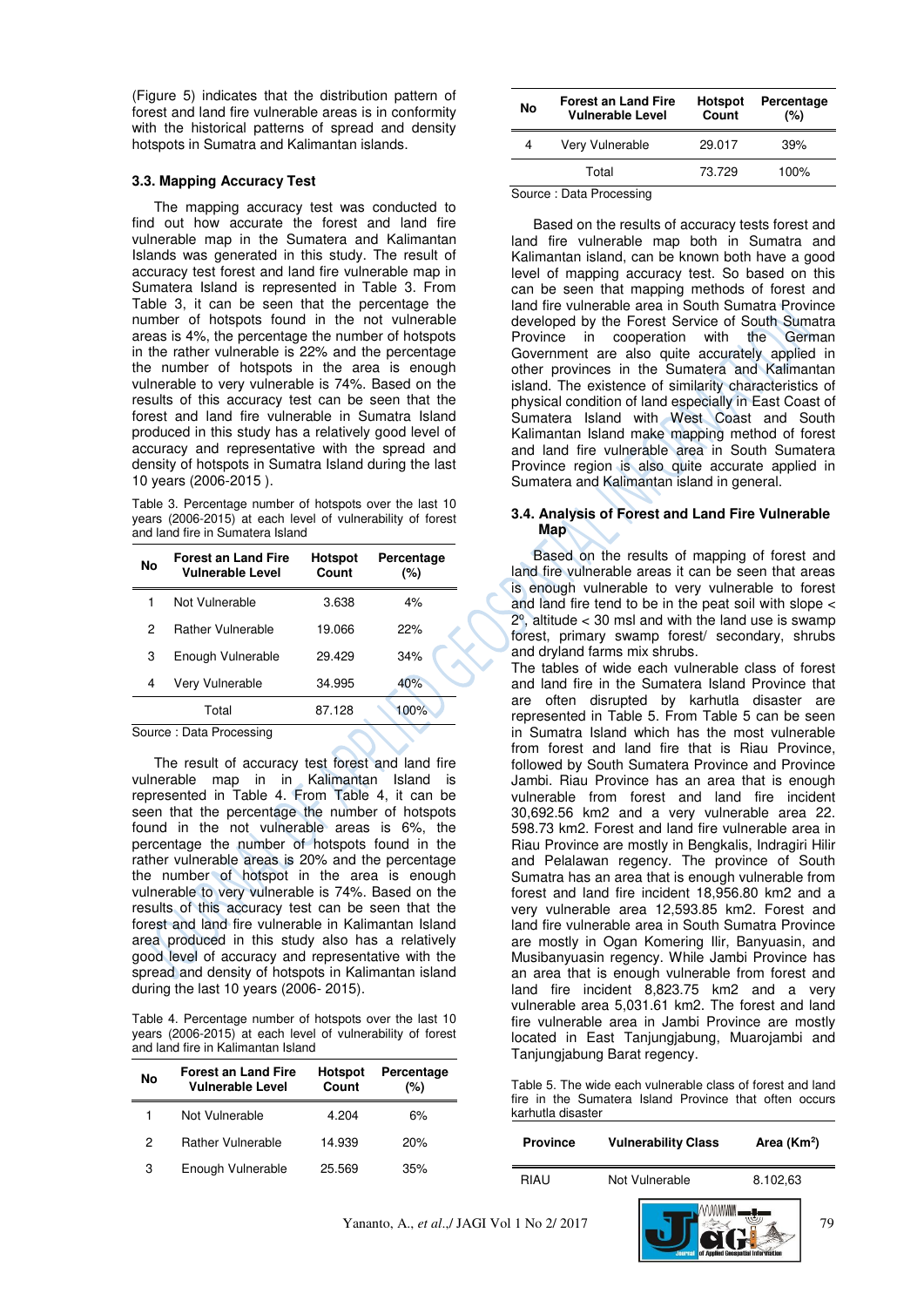| <b>Province</b><br><b>Vulnerability Class</b> |                          | Area (Km <sup>2</sup> ) |
|-----------------------------------------------|--------------------------|-------------------------|
|                                               | Rather Vulnerable        | 28.367,81               |
|                                               | Enough Vulnerable        | 30.692,56               |
|                                               | Very Vulnerable          | 22.598,73               |
| <b>SUMSEL</b>                                 | Not Vulnerable           | 12.608,77               |
|                                               | Rather Vulnerable        | 42.168.16               |
|                                               | Enough Vulnerable        | 18.956.80               |
|                                               | Very Vulnerable          | 12.593,85               |
| JAMBI                                         | Not Vulnerable           | 12.851.47               |
|                                               | <b>Rather Vulnerable</b> | 22.472,01               |
|                                               | Enough Vulnerable        | 8.823,75                |
| -                                             | Very Vulnerable          | 5.031,61                |

Source : Data Processing

Table 6. The wide each vulnerable class of forest and land fire in the Kalimantan Island Province that often occurs karhutla disaster

| <b>Province</b> | <b>Vulnerability Class</b> | Area (Km <sup>2</sup> ) |
|-----------------|----------------------------|-------------------------|
| <b>KALTENG</b>  | Not Vulnerable             | 31.214,16               |
|                 | <b>Rather Vulnerable</b>   | 47.825,18               |
|                 | Enough Vulnerable          | 36.438,04               |
|                 | Very Vulnerable            | 41.609,57               |
| KALBAR          | Not Vulnerable             | 50.833,06               |
|                 | <b>Rather Vulnerable</b>   | 38.657,99               |
|                 | Enough Vulnerable          | 39.268,85               |
|                 | Very Vulnerable            | 19.507,77               |
| <b>KALSEL</b>   | Not Vulnerable             | 9.239,80                |
|                 | <b>Rather Vulnerable</b>   | 6.383,94                |
|                 | Enough Vulnerable          | 20.547,70               |
|                 | Very Vulnerable            | 1.850,31                |

Source : Data Processing

The tables of wide each vulnerable class of forest and land fire in the Kalimantan Island Province that are often disrupted by karhutla disaster are represented in in Table 6. From Table 6 can be seen in Kalimantan Island which has the most vulnerable from forest and land fire that is Central Kalimantan Province, followed by West Kalimantan Province and Province South Kalimantan. The province of Central Kalimantan has an area that is enough vulnerable 36,438.04 km2 and a very vulnerable area 41,609.57 km2. Forest and land fire vulnerable area in Central Kalimantan Province are mostly located in Katingan, Pulangpisau and Kapuas regency. West Kalimantan province has an area that is enough vulnerable from forest and land fire incident 39,268.85 km2 and a very vulnerable area 19,507.77 km2. Forest and land fire vulnerable area in the Province of West Kalimantan are mostly in Ketapang, Kapuas Hulu and Kuburaya regency. While South Kalimantan Province which is also often happened forest and land fire disaster has area which is enough

vulnerable 20,547,70 km2 and area which is very vulnerable 1,850,31 km2. Forest and land fire vulnerable area in South Kalimantan Province are mostly in Kotabaru, Tanahbumbu and Tanahlaut regency.

# **4. Conclusion**

The result mapping of forest and land fire vulnerable based on physical parameters in Sumatera and Kalimatan island resulting from this research has pattern uniformity with spread and density of hotspots in Sumatera and Kalimantan Islands for the last 10 years (2006-2015). This is reinforced by the results of the accuracy test, where the percentage of the number of hotspots during the last 10 years in Sumatra and Kalimatan island in the area is enough vulnerable to very vulnerable to forest and land fire of 74%.

Based on the results of forest and land fire vulnerable mapping can be seen that areas that have enough to very vulnerability to forest and land fire tend to be in the peat soil with slope  $<$  2°, altitude < 30 msl and with the land use of swamp forest, swamp forest primary /secondary, shrubs and dryland farms mix shrubs.

Based on the results of forest and land fire vulnerable mapping in general can be seen that areas that are very vulnerable to forest and land fire in Sumatra island are mostly found in Riau Province (Bengkalis, Indragiri Hilir and Pelalawan Regency), South Sumatera (Ogan Komering Ilir, Banyuasin and Musibanyuasin Regency) and Jambi (East Tanjungjabung, Muarojambi and Tanjungjabung Barat Regency). While in Kalimantan island, the areas that are very vulnerable to forest and land fire are mostly located in Central Kalimantan Province (Katingan, Pulangpisau and Kapuas Regency) and West Kalimantan (Ketapang, Kapuas Hulu and Kuburaya Regency).

The results of this research can be used as the basis for making early warning system of forest and land fire on a national scale in provinces in Indonesia that are vulnerable to forest and land fire. The early warning system can be used as a reference policy making by Ministries /Institutions, private sector and parties involved in the handling of forest and land fire disaster and peatland management in Indonesia.

# **References**

- Barus, B., Sudadi, U., Tahjono, B., Iman, L.S. (2010). Pengembangan Geoindikator untuk Penataan Ruang. Proceeding Seminar Nasional Sains III *"Sains* Sebagai Landasan Inovasi Teknologi dalam Pertanian dan *Industri"* Page 133-144. Bogor : MIPA Faculty, Institut Pertanian Bogor.
- Cahyono, S. A., Warsito, S.P., Andayani W., Darwanto, D. H. (2015). Faktor-faktor yang Mempengarui Kebakaran Hutan di Indonesia dan Implikasi Kebijakannya. Sylva Lestari Journal, Vol. 3 No.1, Page 103-112.
- Helmy, F. (2013). Kajian Definisi Lahan Gambut dan Metodologi Pemetaan Lahan Gambut.